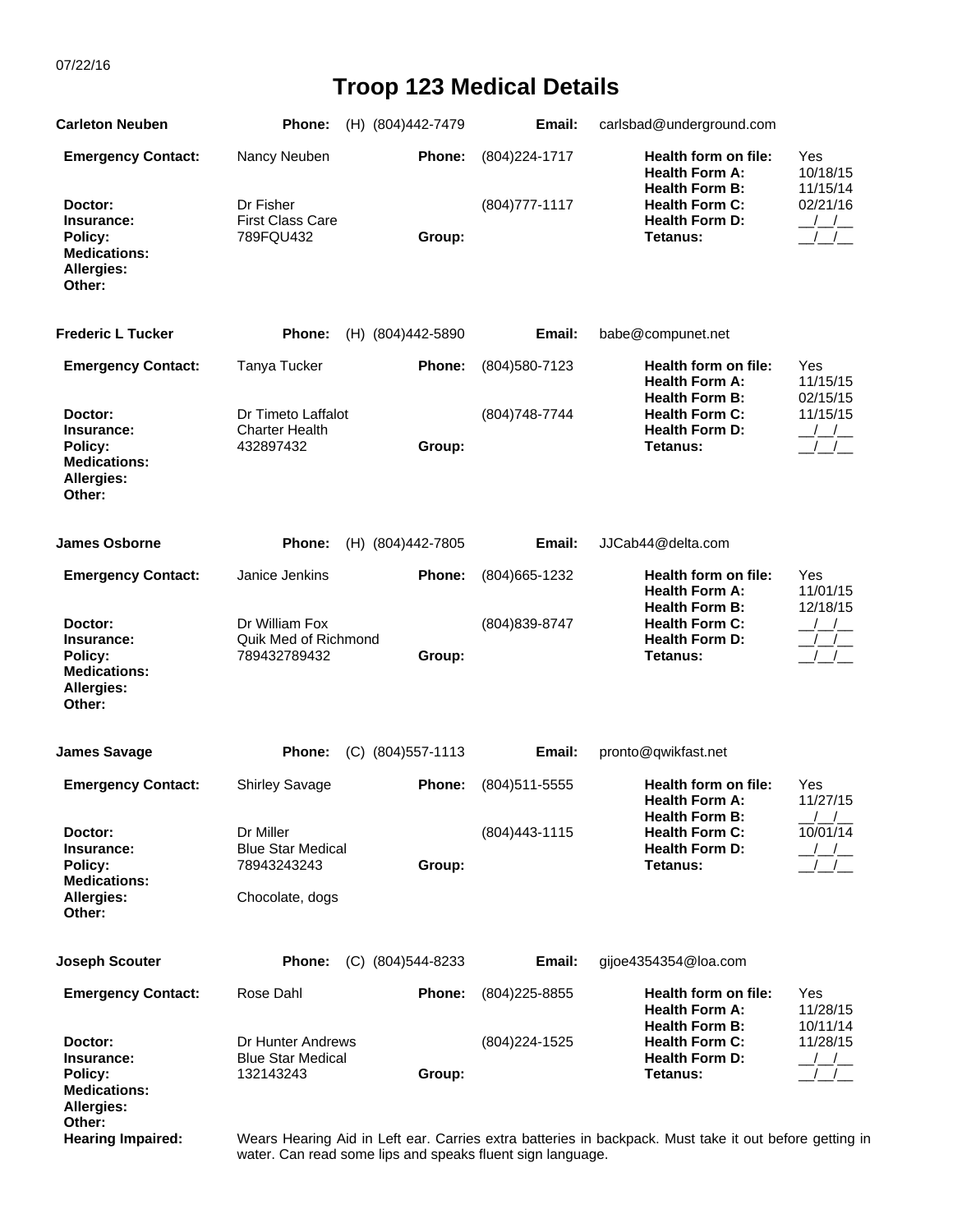## Page 2

## **Troop 123 Medical Details**

| <b>Samuel Edwards</b>                                                           | Phone:                                             | (C) (804)466-8335  | Email:         | sammy@eagleeye.com                                                                              |                |
|---------------------------------------------------------------------------------|----------------------------------------------------|--------------------|----------------|-------------------------------------------------------------------------------------------------|----------------|
| <b>Emergency Contact:</b>                                                       | Edna Edwards                                       | Phone:             | (804) 763-5348 | Health form on file:<br><b>Health Form A:</b>                                                   | No<br>10/18/15 |
| Doctor:<br>Insurance:<br>Policy:<br><b>Medications:</b><br>Allergies:<br>Other: | Dr Salisbury<br>Trigon<br>4378932KJL<br>Bee stings | Group:             | (804) 358-6987 | <b>Health Form B:</b><br><b>Health Form C:</b><br><b>Health Form D:</b><br>Tetanus:             | 11/28/15       |
| <b>Fred Osborne</b>                                                             | Phone:                                             | (H) (804)442-7805  | Email:         | ozzie@neptune.net                                                                               |                |
| <b>Emergency Contact:</b><br>Doctor:                                            |                                                    | Phone:             |                | Health form on file:<br><b>Health Form A:</b><br><b>Health Form B:</b><br><b>Health Form C:</b> | No             |
| Insurance:<br>Policy:<br><b>Medications:</b><br>Allergies:<br>Other:            |                                                    | Group:             |                | <b>Health Form D:</b><br>Tetanus:                                                               |                |
| <b>Frederic Tucker</b>                                                          | Phone:                                             | (H) (804)442-5890  | Email:         | TTucker46@ddrago.com                                                                            |                |
| <b>Emergency Contact:</b>                                                       |                                                    | Phone:             |                | Health form on file:<br><b>Health Form A:</b><br><b>Health Form B:</b>                          | No             |
| Doctor:<br>Insurance:<br>Policy:<br><b>Medications:</b><br>Allergies:<br>Other: |                                                    | Group:             |                | <b>Health Form C:</b><br><b>Health Form D:</b><br>Tetanus:                                      |                |
| <b>John Scouter</b>                                                             | Phone:                                             | (C) (804) 583-7734 | Email:         | woodstock@muuuuzic.com                                                                          |                |
| <b>Emergency Contact:</b>                                                       |                                                    | Phone:             |                | Health form on file:<br><b>Health Form A:</b><br><b>Health Form B:</b>                          | No             |
| Doctor:<br>Insurance:<br>Policy:<br><b>Medications:</b><br>Allergies:<br>Other: |                                                    | Group:             |                | <b>Health Form C:</b><br><b>Health Form D:</b><br>Tetanus:                                      |                |
| <b>Margie Osborne</b>                                                           | Phone:                                             | (H) (804)442-7805  | Email:         |                                                                                                 |                |
| <b>Emergency Contact:</b>                                                       |                                                    | <b>Phone:</b>      |                | Health form on file:<br><b>Health Form A:</b><br><b>Health Form B:</b>                          | No             |
| Doctor:<br>Insurance:<br>Policy:<br><b>Medications:</b><br>Allergies:<br>Other: |                                                    | Group:             |                | <b>Health Form C:</b><br><b>Health Form D:</b><br>Tetanus:                                      |                |